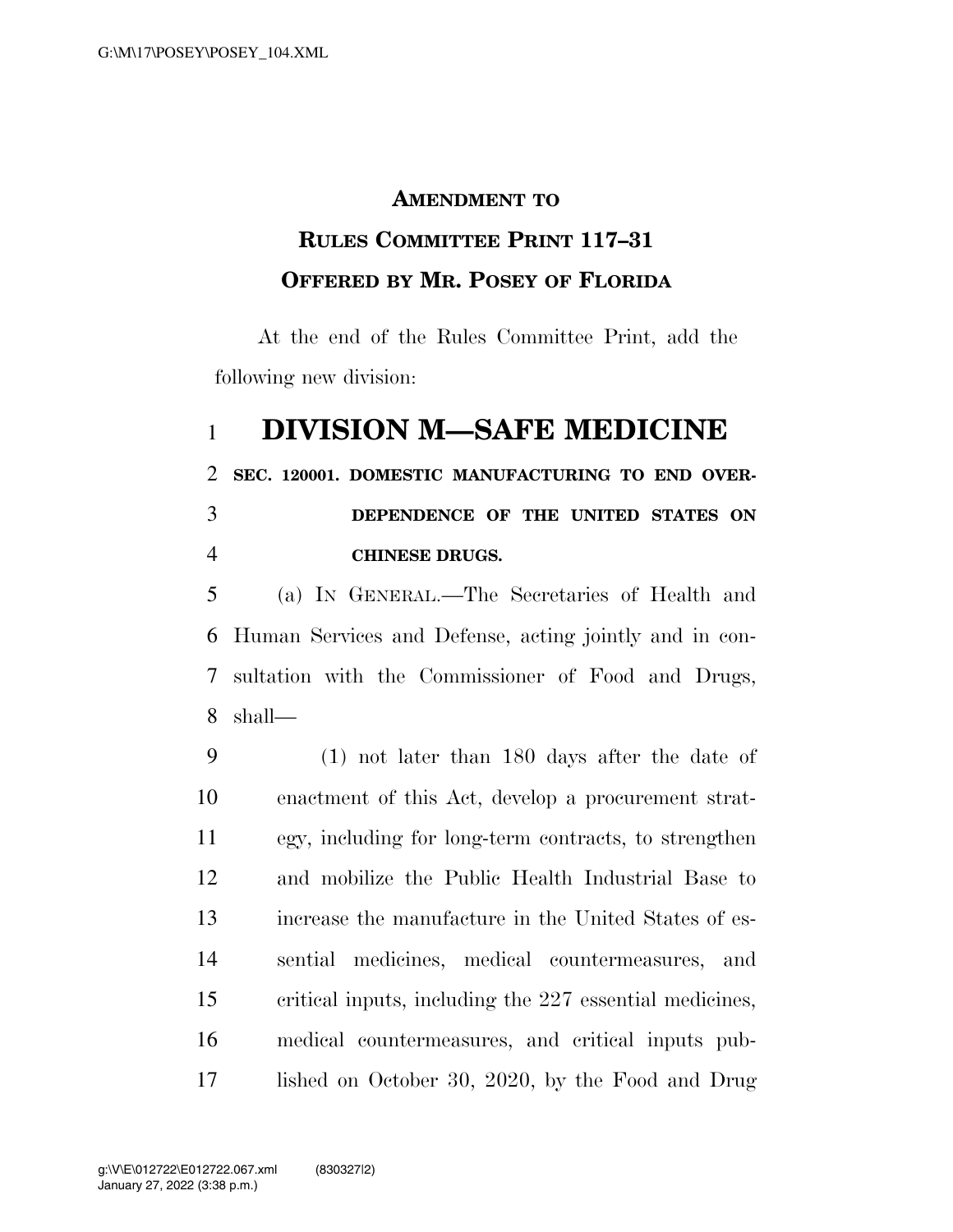Administration in accordance with Executive Order 13944; and (2) beginning as soon as feasible after the de-

 velopment of such strategy, and not later than 5 years after the development of such strategy, imple-ment such strategy.

 (b) CONTENTS.—The strategy under subsection (a) shall—

 (1) be consistent with all applicable Federal law;

 (2) identify essential components, including key starting materials, active ingredients, and critical in- puts, necessary for manufacturing the essential medicines and medical countermeasures published on October 30, 2020, by the Food and Drug Adminis- tration in accordance with Executive Order 13944; and

 (3) address the capacity of the supply chain and industrial base to strengthen and mobilize the Public Health Industrial Base to increase the manu- facture in the United States of essential medicines, medical countermeasures, and critical inputs.

(c) DEFINITIONS.—In this section:

 (1) The term ''critical inputs'' means active pharmaceutical ingredients, active pharmaceutical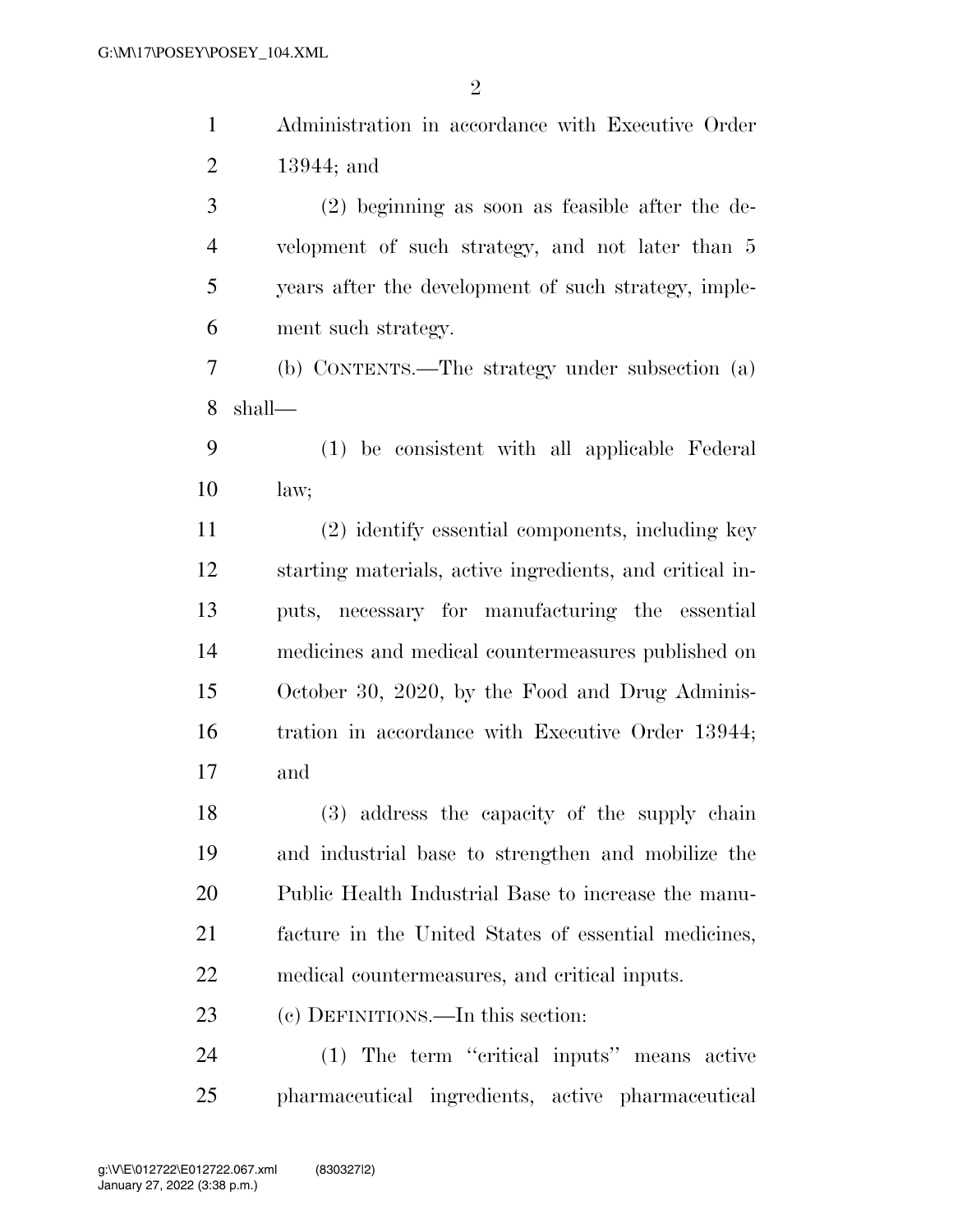| $\mathbf{1}$   | ingredient starting material, and other ingredients of |
|----------------|--------------------------------------------------------|
| $\overline{2}$ | drugs and components of medical devices that the       |
| 3              | Commissioner of Food and Drugs determines to be        |
| $\overline{4}$ | critical in assessing the safety and effectiveness of  |
| 5              | essential medicines and medical countermeasures.       |
| 6              | (2) The term "essential medicine" means medi-          |
| 7              | cine                                                   |
| 8              | (A) that is needed to protect the American             |
| 9              | public at all times, including from outbreaks of       |
| 10             | emerging infectious diseases, such as COVID-           |
| 11             | 19, as well as chemical, biological, radiological,     |
| 12             | and nuclear threats; and                               |
| 13             | (B) of which sufficient and reliable, long-            |
| 14             | term domestic production of these products,            |
| 15             | mostly generic drugs, their active pharma-             |
| 16             | ceutical ingredients, and key starting materials,      |
| 17             | is needed to minimize potential shortages by re-       |
| 18             | ducing the Nation's dependence on foreign              |
| 19             | manufacturers of these products.                       |
| 20             | term "medical countermeasure"<br>(3)<br>The            |
| 21             | means-                                                 |
| 22             | $(A)$ a qualified countermeasure (as defined           |
| 23             | in section 319F-1 of the Public Health Service         |
| 24             | Act $(42 \text{ U.S.C. } 247d - 6a)$ ;                 |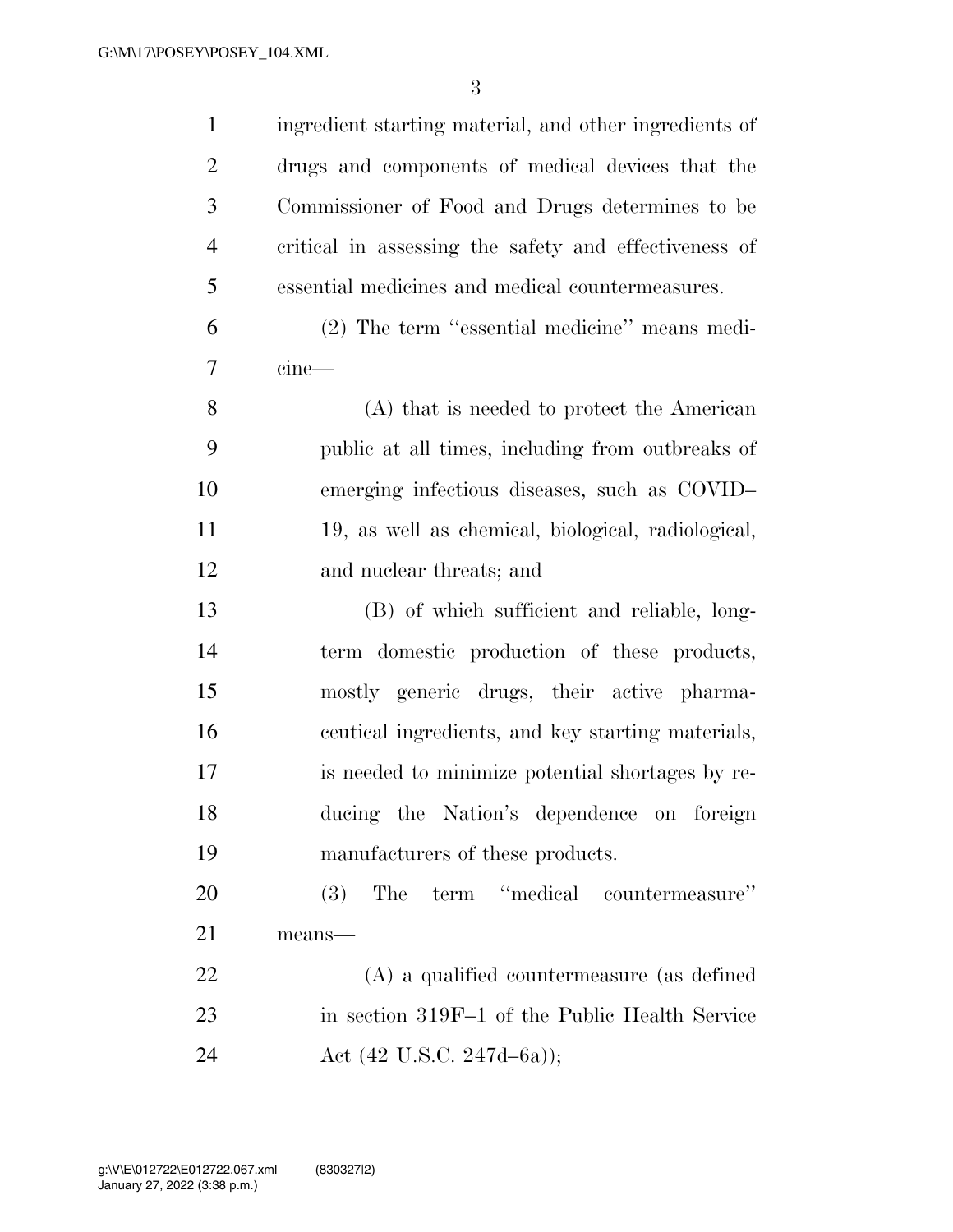| $\mathbf{1}$   | (B) a qualified pandemic or epidemic prod-            |
|----------------|-------------------------------------------------------|
| $\overline{2}$ | uct (as defined in section 319F-3 of such Act         |
| 3              | $(42 \text{ U.S.C. } 247d - 6d));$                    |
| $\overline{4}$ | (C) a security countermeasure (as defined             |
| 5              | in section 319F-2 of such Act (42 U.S.C.              |
| 6              | $247d - 6b)$ ; or                                     |
| 7              | (D) personal protective equipment (such as            |
| 8              | gloves, respirators (face masks), and ventila-        |
| 9              | tors).                                                |
| 10             | (4) The term "Public Health Industrial Base"          |
| 11             | means the facilities and associated workforces within |
| 12             | the United States, including research and develop-    |
| 13             | ment facilities, that help produce essential medi-    |
| 14             | cines, medical countermeasures, and critical inputs   |
| 15             | for the health care and public health sector.         |
| 16             | SEC. 120002. REQUIRING BOXED WARNINGS ON POTEN-       |
| 17             | TIALLY CONTAMINATED DRUGS.                            |
| 18             | (a) IN GENERAL.—The Secretary of Health and           |
| 19             | Human Services, acting through the Commissioner of    |
| 20             | Food and Drugs, shall—                                |
| 21             | (1) issue an order deeming a drug or active           |
| <u>22</u>      | pharmaceutical ingredient (or a category thereof) to  |
| 23             | be misbranded within the meaning of section 502 of    |
| 24             | the Federal Food, Drug, and Cosmetic Act (21)         |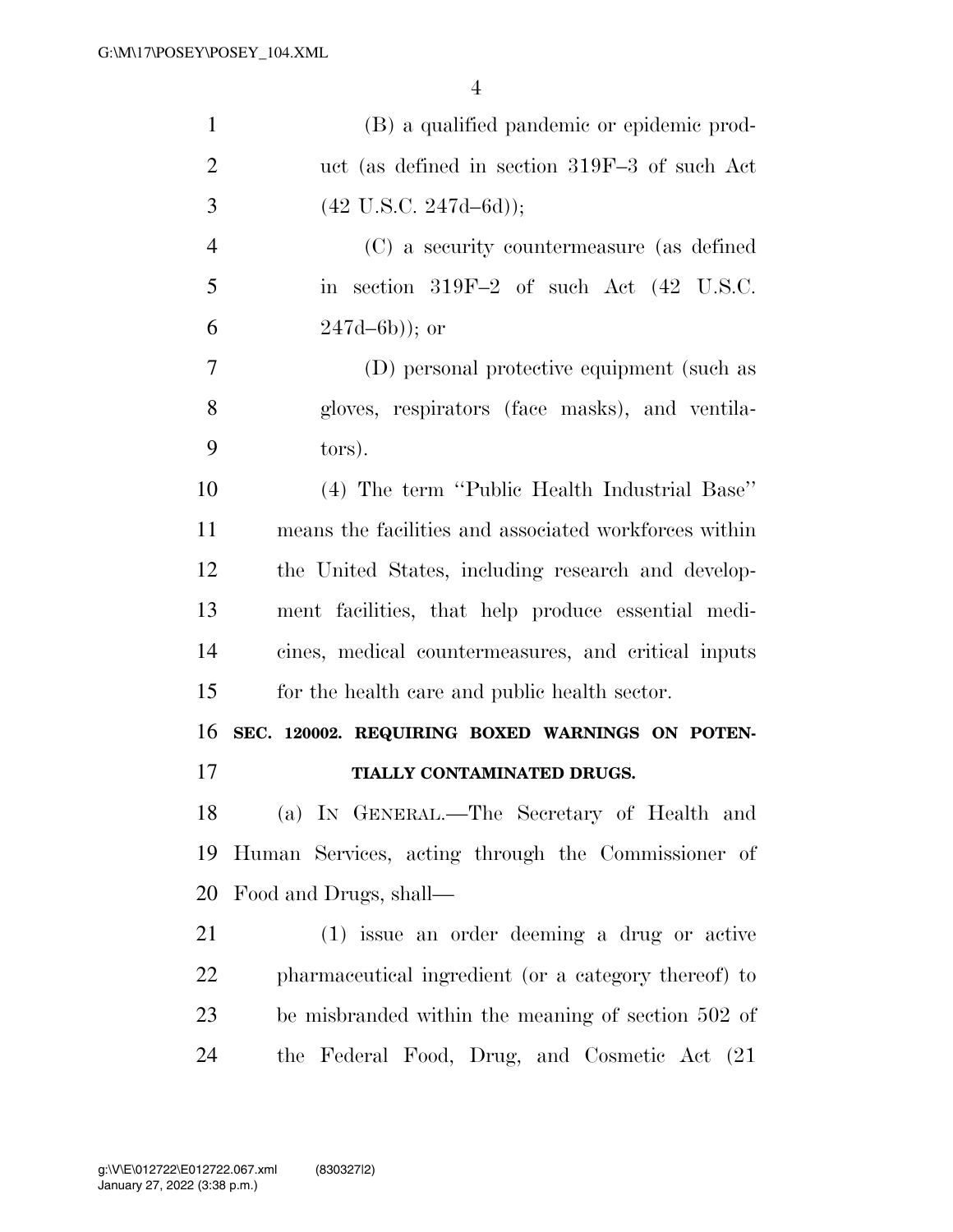|   | U.S.C. 352) if such drug or active pharmaceutical |
|---|---------------------------------------------------|
| 2 | ingredient (or category thereof)—                 |

 (A) is manufactured in a country that the Secretary determines may be producing con- taminated drugs or active pharmaceutical ingre- dients because of systemic problems of super- vision in the manufacture of drugs or active pharmaceutical ingredients; and

 (B) the labeling of such drug or active pharmaceutical ingredient (or category thereof) does not bear a boxed warning of the potential for contamination;

 (2) make each such order effective for a period of not more than 180 days; and

 (3) renew each such order each time the pre- ceding order ends and the criteria listed in para-graph (1) continue to apply.

 (b) WAIVERS.—The Secretary of Health and Human Services, acting through the Commissioner of Food and Drugs—

 (1) may waive the requirement to issue or renew an order under subsection (a) so long as the labeling of the drug or active pharmaceutical ingre- dient (or category thereof) bears a boxed warning of the potential for contamination;